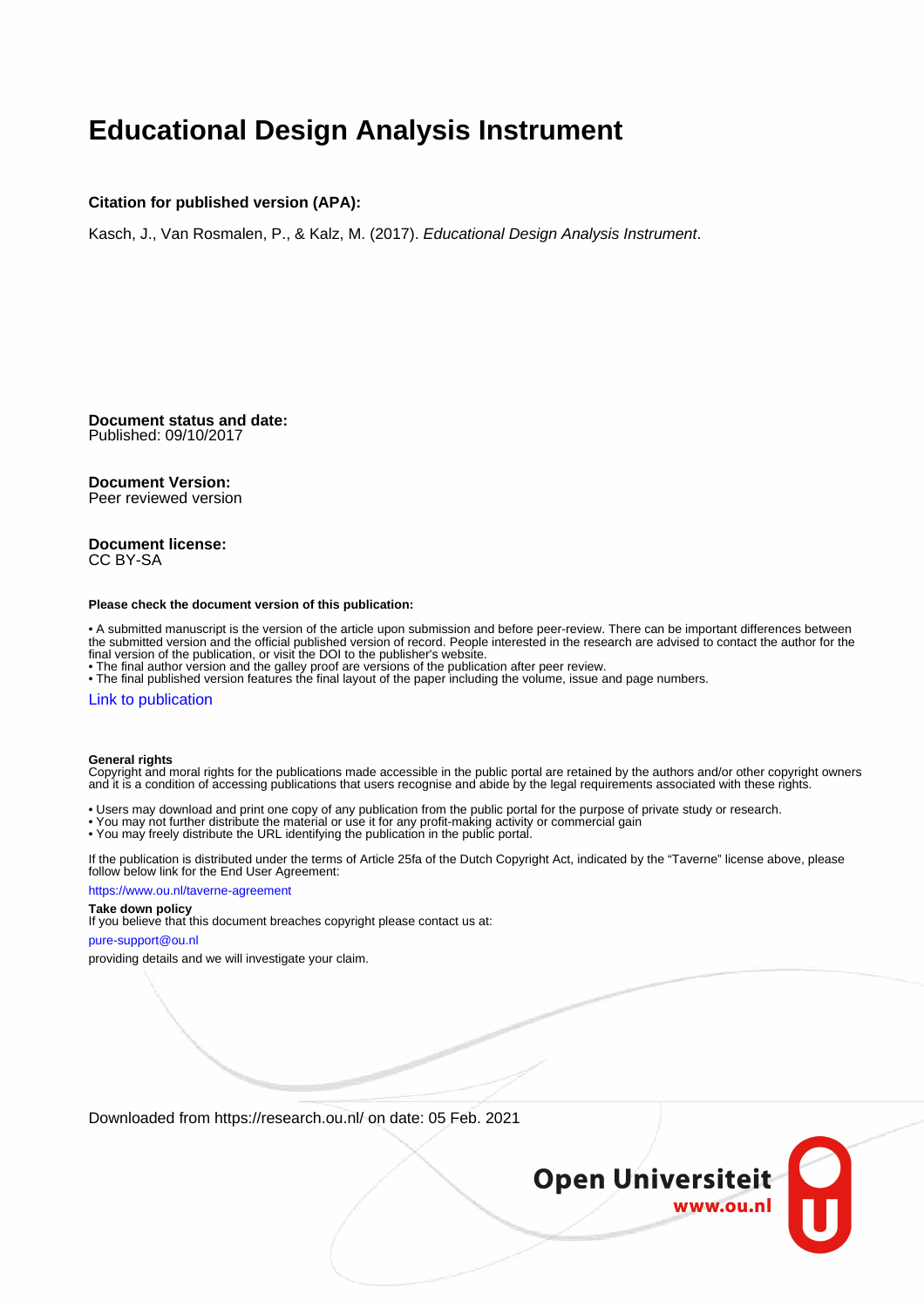

The Structuration of Open Online Education in the Netherlands

### Educational Design Analysis Instrument

Julia Kasch, Peter van Rosmalen, Marco Kalz Open Universiteit Heerlen 9 oktober 2017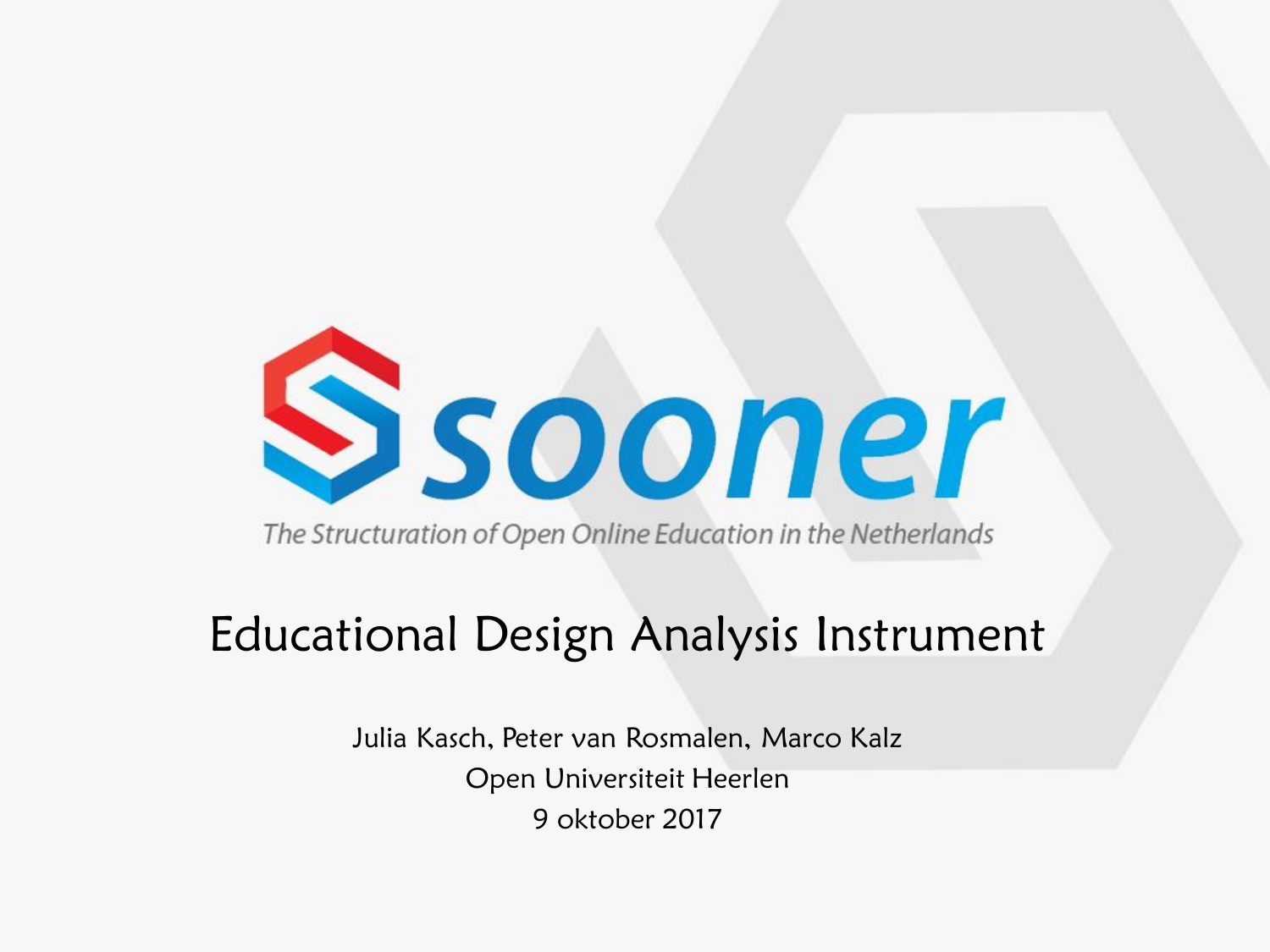### Peer-feedback ontwerp richtlijnen

| Peer-feedback design recommendations | <b>Examples</b>                                                                                           |
|--------------------------------------|-----------------------------------------------------------------------------------------------------------|
| Clarity: regarding instructions,     | Students need clear instructions on what they are expected to do, how                                     |
| expectations and tools               | and why. If tools such as a rubric are used students should understand                                    |
|                                      | how to interpret and use them.                                                                            |
| Practice                             | Students need the opportunity to practice with feedback tools such as a<br>rubric beforehand.             |
| Exemplars                            | Exemplars make expectations clear and provide transparency.                                               |
| Alignment                            | Peer-feedback activities should be aligned with the course content to<br>make them valuable for students. |
| Sequencing                           | Guide students through the peer-feedback process by sequence the<br>activities from simple to complex.    |
|                                      | Table 1. Provides a short overview of common peer-feedback design recommendations in face-to-face higher  |



education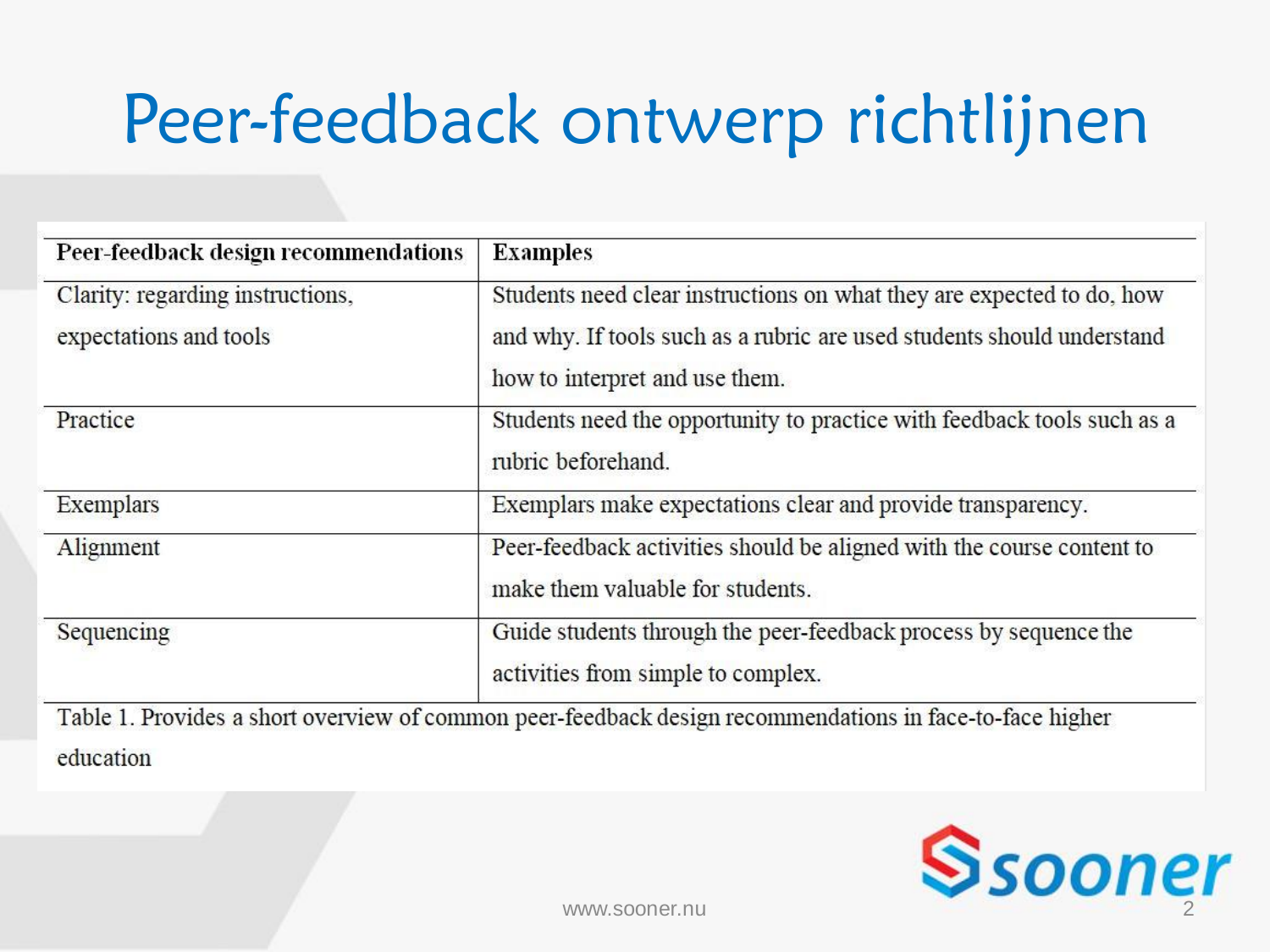| Design variable | Variable content                                                                                                                                                                                                                                                                                                        |        |
|-----------------|-------------------------------------------------------------------------------------------------------------------------------------------------------------------------------------------------------------------------------------------------------------------------------------------------------------------------|--------|
| Alignment       | Peer-feedback as a skill and learning goal<br>of the course                                                                                                                                                                                                                                                             |        |
| Allocation      | Automatic, random<br>Automatic, algorithm<br>Teacher choice<br>Student choice<br>$\sim$                                                                                                                                                                                                                                 |        |
| Constellation   | Individual students provide each other with<br>$-1$<br>feedback<br>Individuals within a group of 3-4 students<br>provide each other with feedback<br>A group provides another group feedback<br>Student only<br>Student & teacher feedback<br>ЖÖ                                                                        |        |
| Choice          | Peer-feedback activity is voluntarily<br>$\sim$<br>Peer-feedback activity is mandatory<br>$\sim$                                                                                                                                                                                                                        |        |
| Integration     | Peer-feedback activity on course level<br>$\omega$<br>Peer-feedback activity on task level                                                                                                                                                                                                                              |        |
| Learning Focus  | Formative feedback<br>×.<br>Summative feedback/score<br><b>both</b>                                                                                                                                                                                                                                                     |        |
| Loop            | Complete loop (receiving/providing<br>feedback, improvement based on feedback,<br>feedback on improvement/reaction to<br>feedback)<br>Incomplete (receiving/providing feedback)                                                                                                                                         |        |
| Mode            | Written feedback<br>Video feedback<br>Combination of modes                                                                                                                                                                                                                                                              |        |
| Privacy         | Anonymous<br>$\omega$<br>Public<br>$\sim$                                                                                                                                                                                                                                                                               |        |
| Training        | Focus on:<br>Feedback Content (do's & dont's)<br>Feedback Perception (fairness, reliability,<br>usefulness, validity)<br>Feedback Provider (nature of feedback,<br>usefulness, qualification)<br>Feedback Receiver (using feedback,<br>reacting to feedback)<br>Teacher (introducing peer-feedback<br>WWW.SIOTOFRSP.)nu | sooner |
| Tool            | $D$ uhric                                                                                                                                                                                                                                                                                                               |        |

A Typology of peer-feedback in (Open) Online Education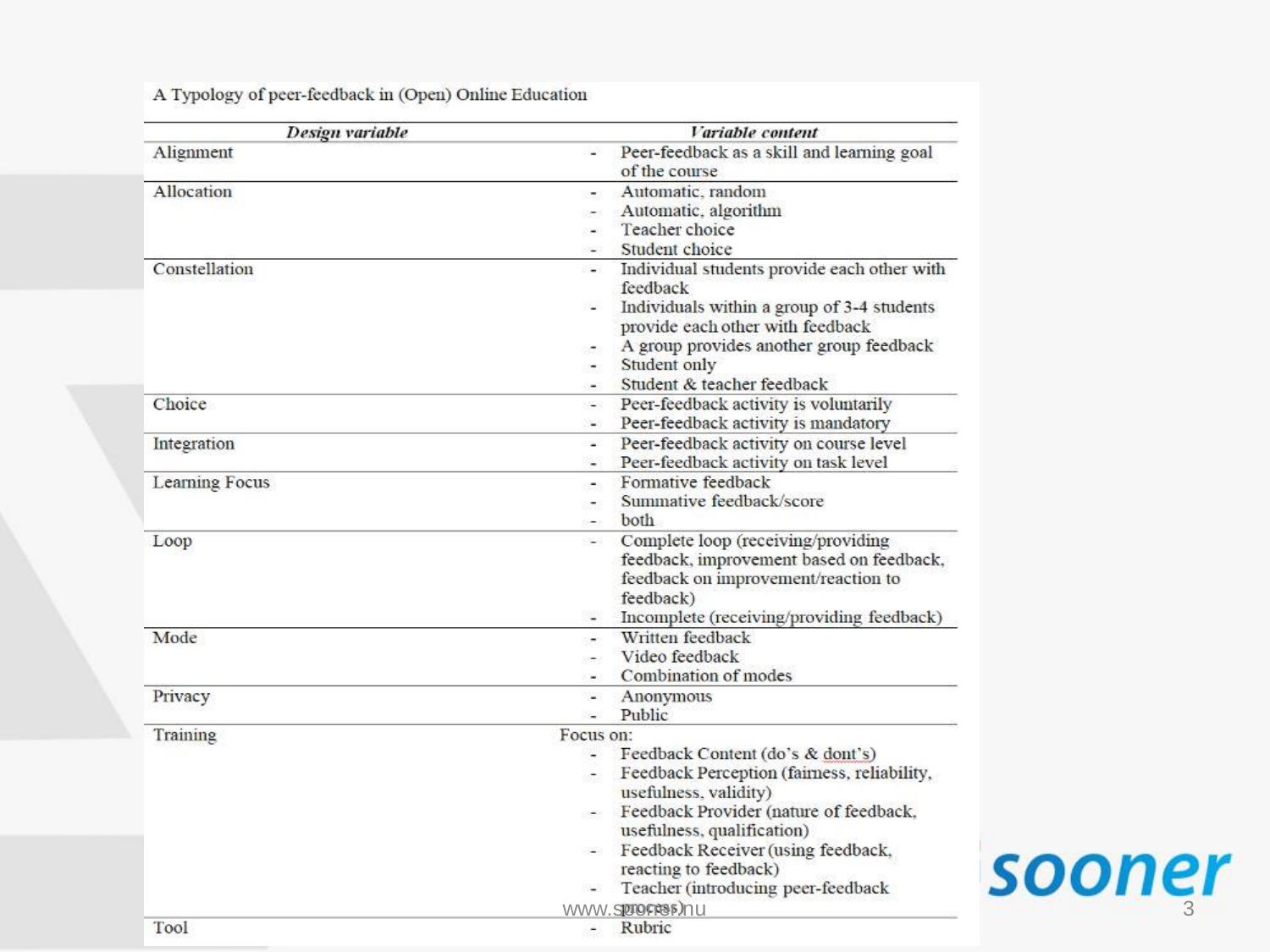# Educational Scalability Analysis Instrument

48 items:

- 16 gesloten vragen
- 18 open vragen
- 14 mixed

### Waarom?

- Weinig/geen kwalitatieve analyse instrumenten
- Peer-feedback is een skill een doel op zichzelf!

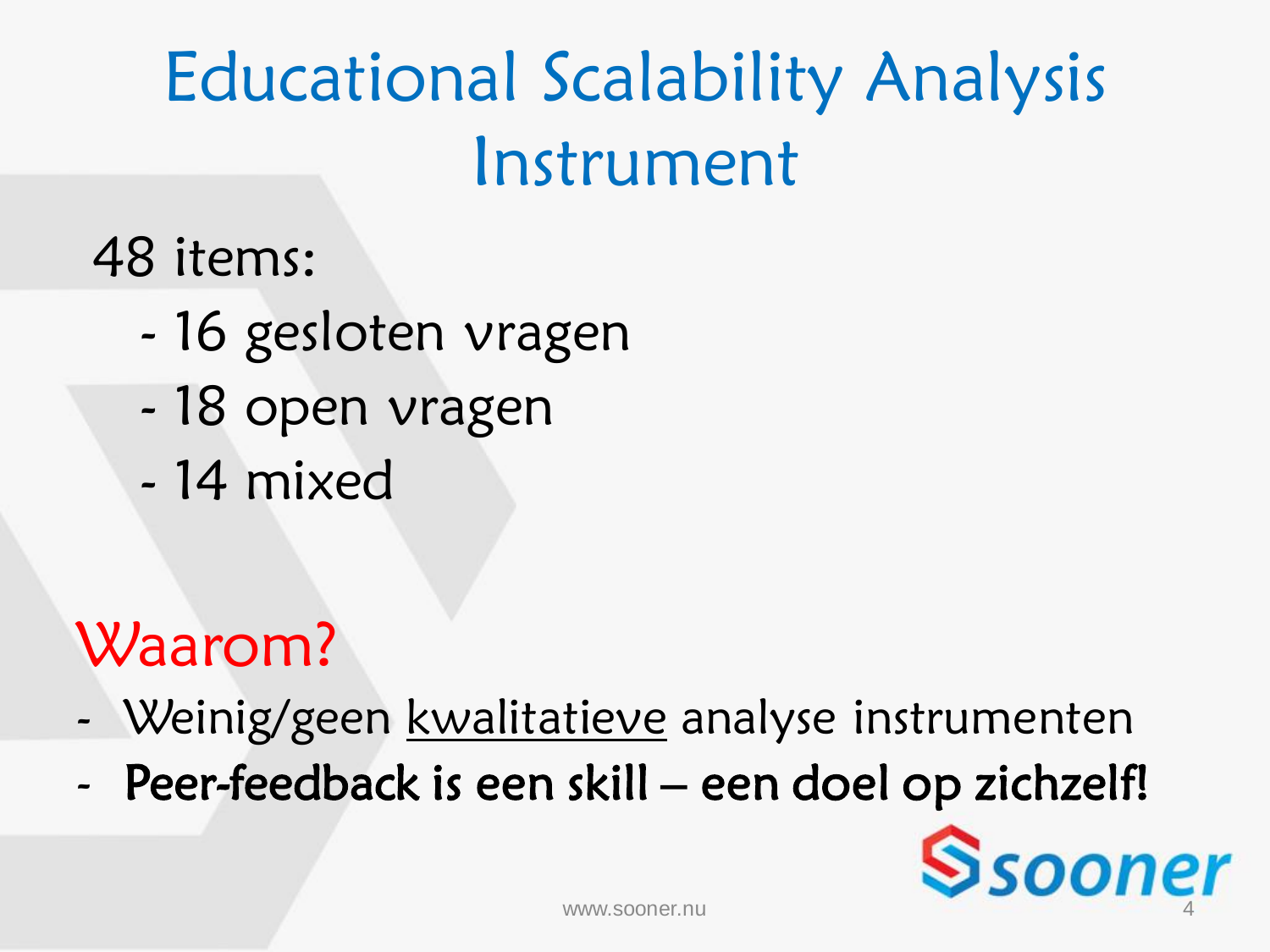## Type & complexiteit leeractiviteiten

Q7. The set of learning activities provided in the UoL operate and are assessed at the complexity level (indicate the highest level applicable): Choose one of the following answers

C Knows (score 1) The student demonstrates factual knowledge

Knows how (score 2) The student demonstrates knowledge application. Shows that (s)he understands the material

Shows how (score 3) The student demonstrates learning. Shows that (s)he can apply knowledge and skills within a defined context

Does (score 4) The student performs in practice. Shows that (s)he can apply knowledge and skills in (related) real world problems that are ill-structured

**Comments:** 

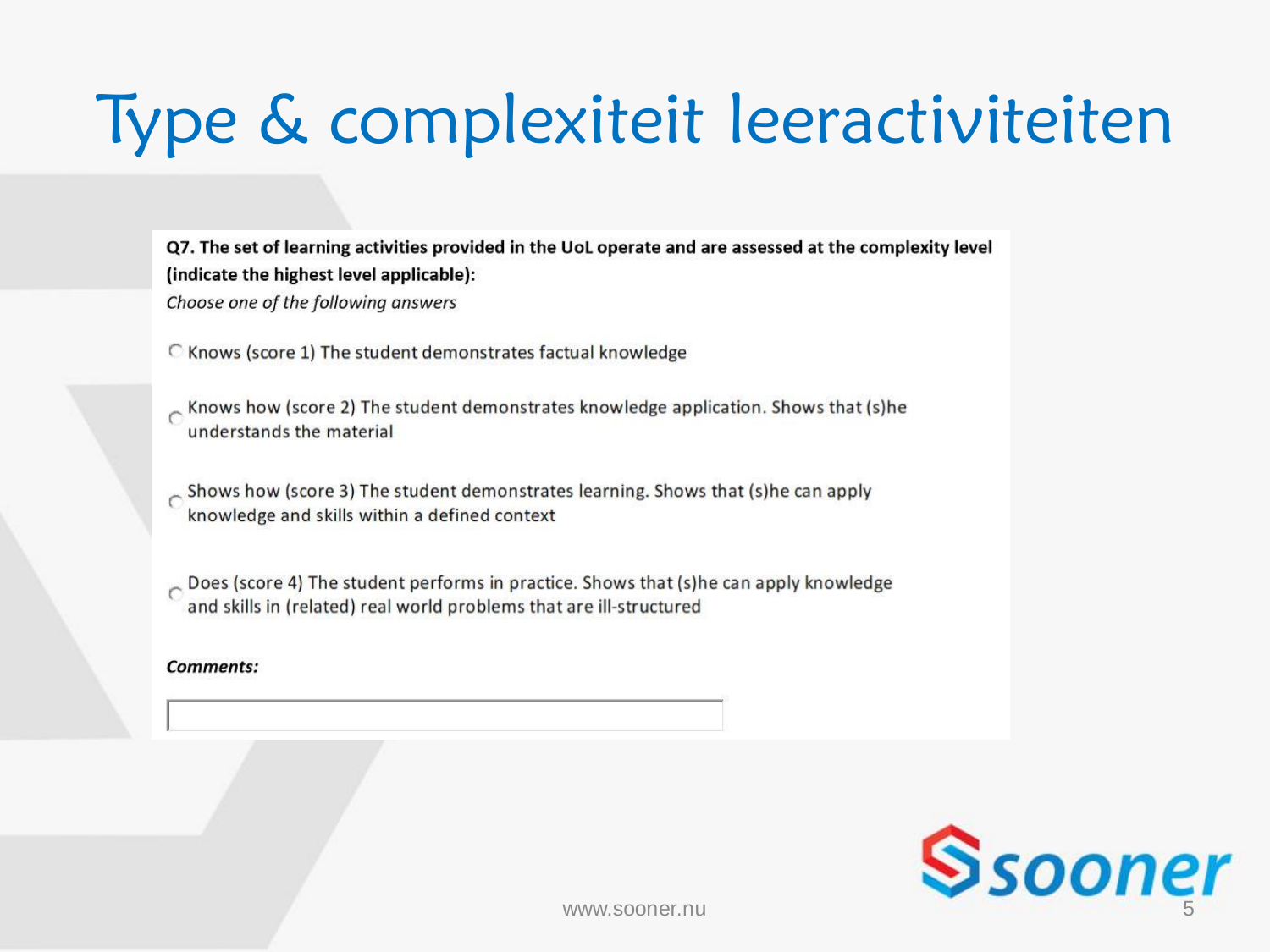## Uitgebreidheid & type

Q18. The peer-feedback is specific and explains and elaborates on weak and strong points: Choose one of the following answers

Very little (score 1)

C Somehow (score 2)

Much (score 3)

Very much (score 4)

### Additional information regarding item 18:

Very little (score  $1$ ) = Feedback simply indicates whether the answer is strong or weak or correct or incorrect by providing a score or a check mark/cross Somehow (score2) = Same as score 1 but additionally provides a short explanation why the feedback is either correct or incorrect. Much (score 3) = Same as score 2 but provides an explanation for why the answer is correct (strong) and why it is incorrect (weak)

Very much (score 4) = same as score 3 but additionally provides information on how the answer could be improved

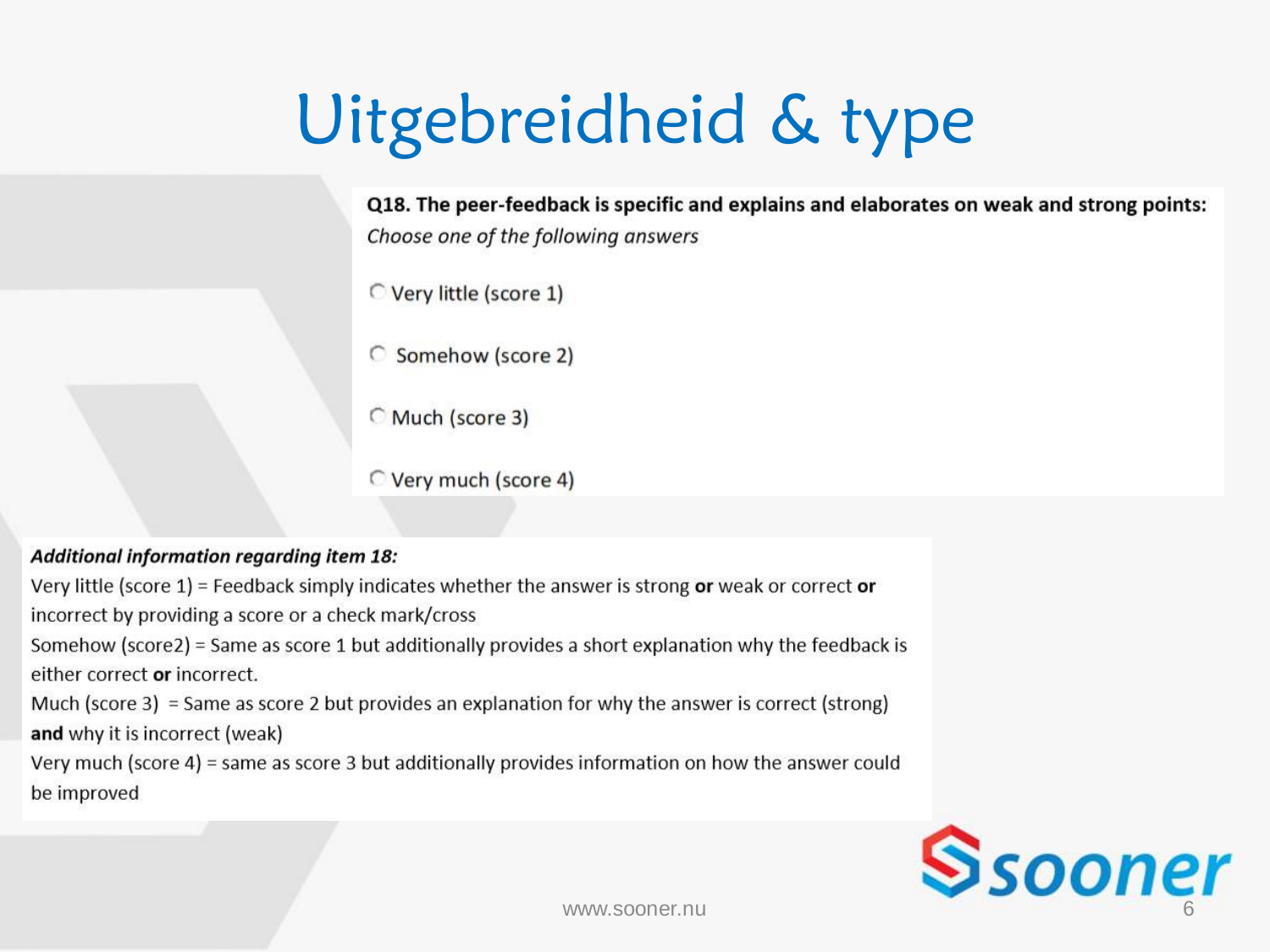# Rollen, verwachtingen & instructie

Q16. The peer-feedback role of the student in this UoL is clearly explained i.e. when, how it matches with the assignment and with what criteria:

Choose one of the following answers

- $\sim$  Very little (score 1) The design does not give information on what, to whom, when, how and with what criteria the students have to provide peer-feedback.
- Somehow (score 2) The design gives some information on what, to whom, when, how and with what criteria the students have to provide peer-feedback. However, not everything is communicated clearly.
- Much (score 3) The design communicates the criteria of score 2 clearly and might also mention how the students should apply/use the peer-feedback.
- $\sim$  Very much (score 4) The design has met the previous listed criteria of score 3 but also provides students with a training about how to provide peer-feedback.

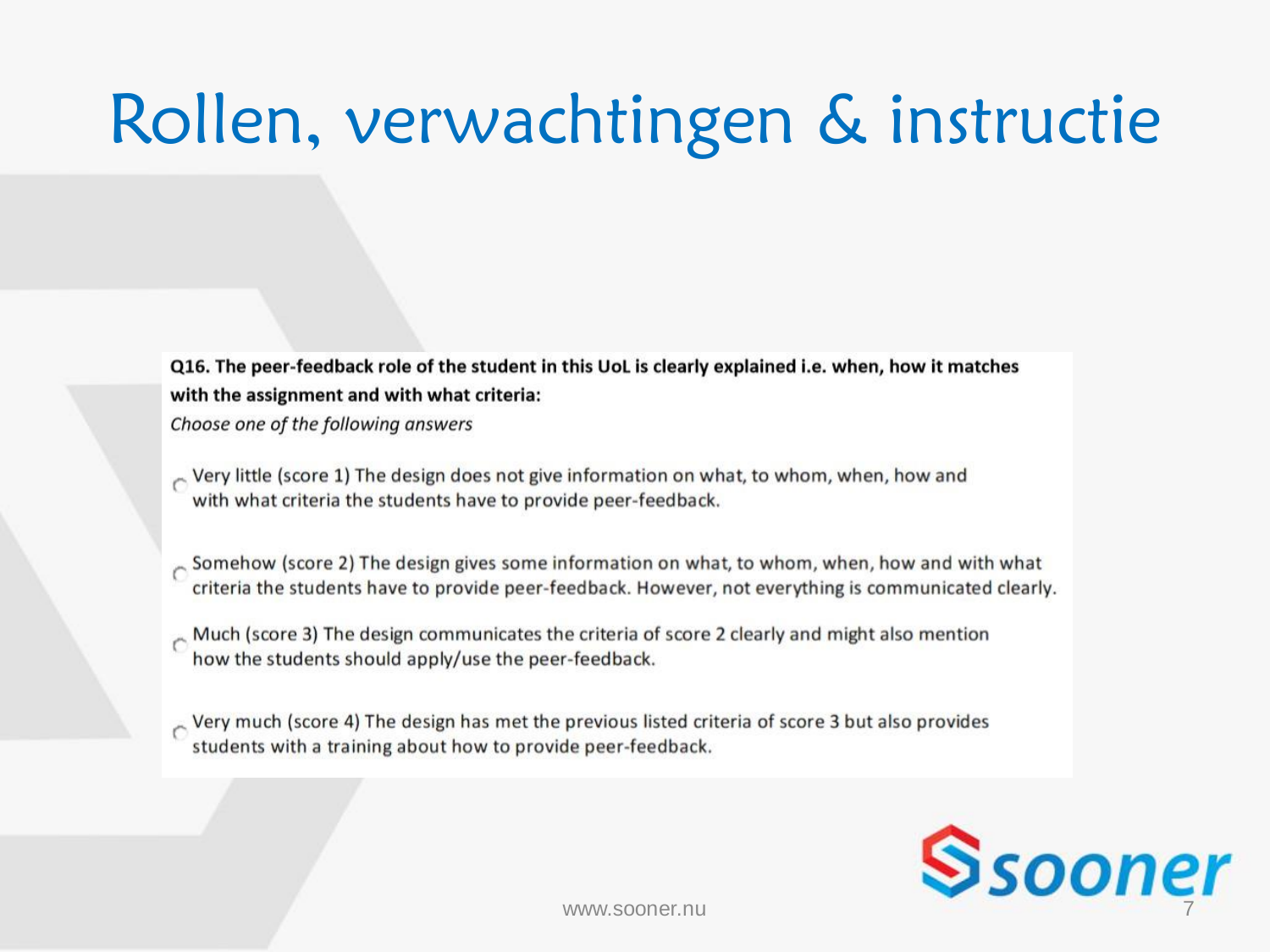# Rollen, verwachtingen & instructie

Q17. Detail question: Students know with what goal they have to provide peer-feedback: Choose one of the following answers

- C Very little (score 1) The goals for giving peer-feedback are not mentioned.
- Somehow (score 2) The goals for providing peer-feedback are vaguely mentioned. There is room for interpretation.
- C Much (score 3) The goals for providing peer-feedback are clearly mentioned and explained.
- Very much (score 4) The goals for providing peer-feedback are clearly mentioned, explained and supported by an example.

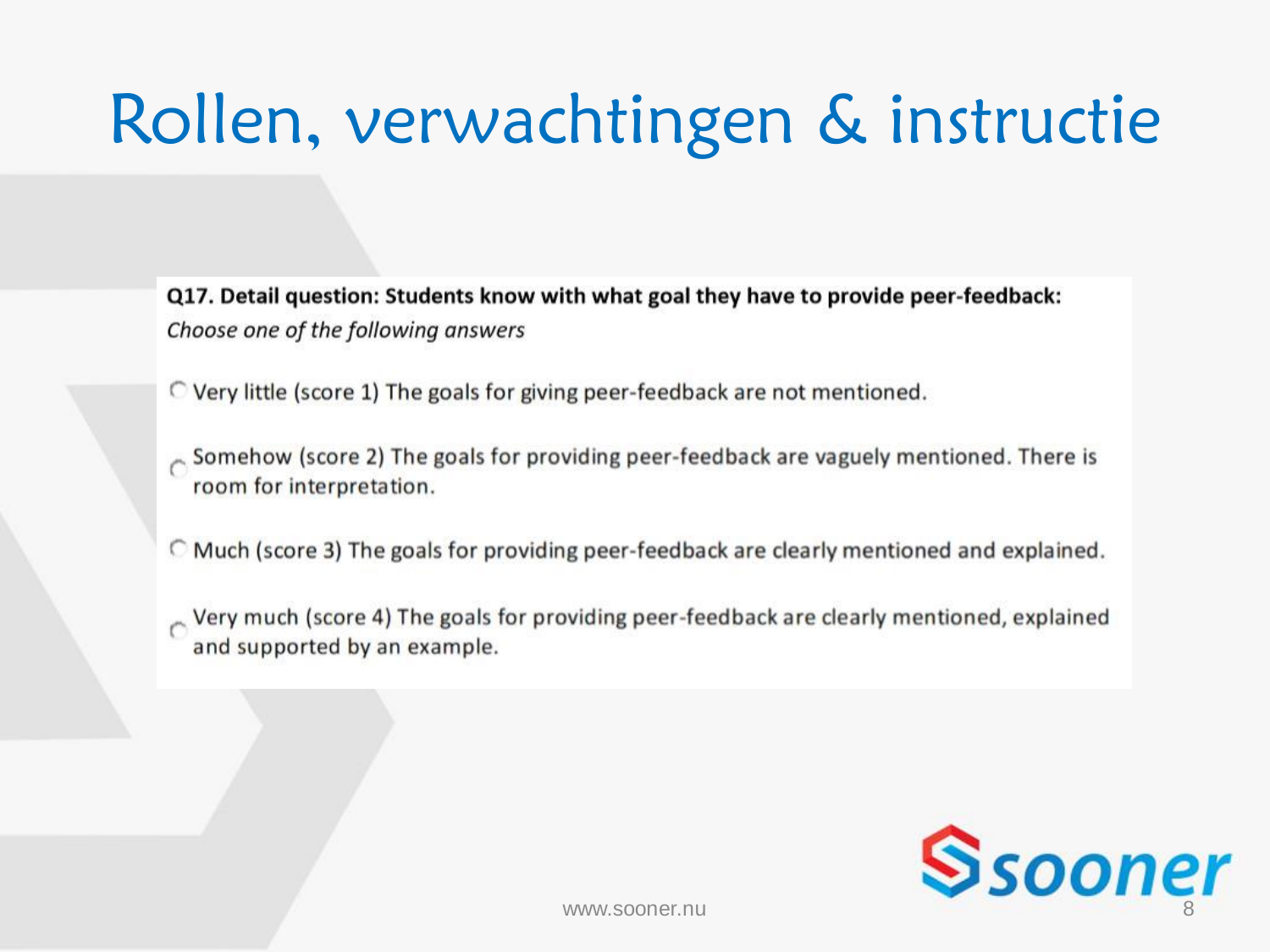# **Training**

Q19. Detail question: The student gets prepared/trained to give peer-feedback: Check any that apply

| $\Box$ via guidelines on how to use the tool                 |  |
|--------------------------------------------------------------|--|
| $\Box$ via an instruction video                              |  |
| $\Box$ via a training in how to formulate formative feedback |  |
| other                                                        |  |
| the students get not prepared                                |  |

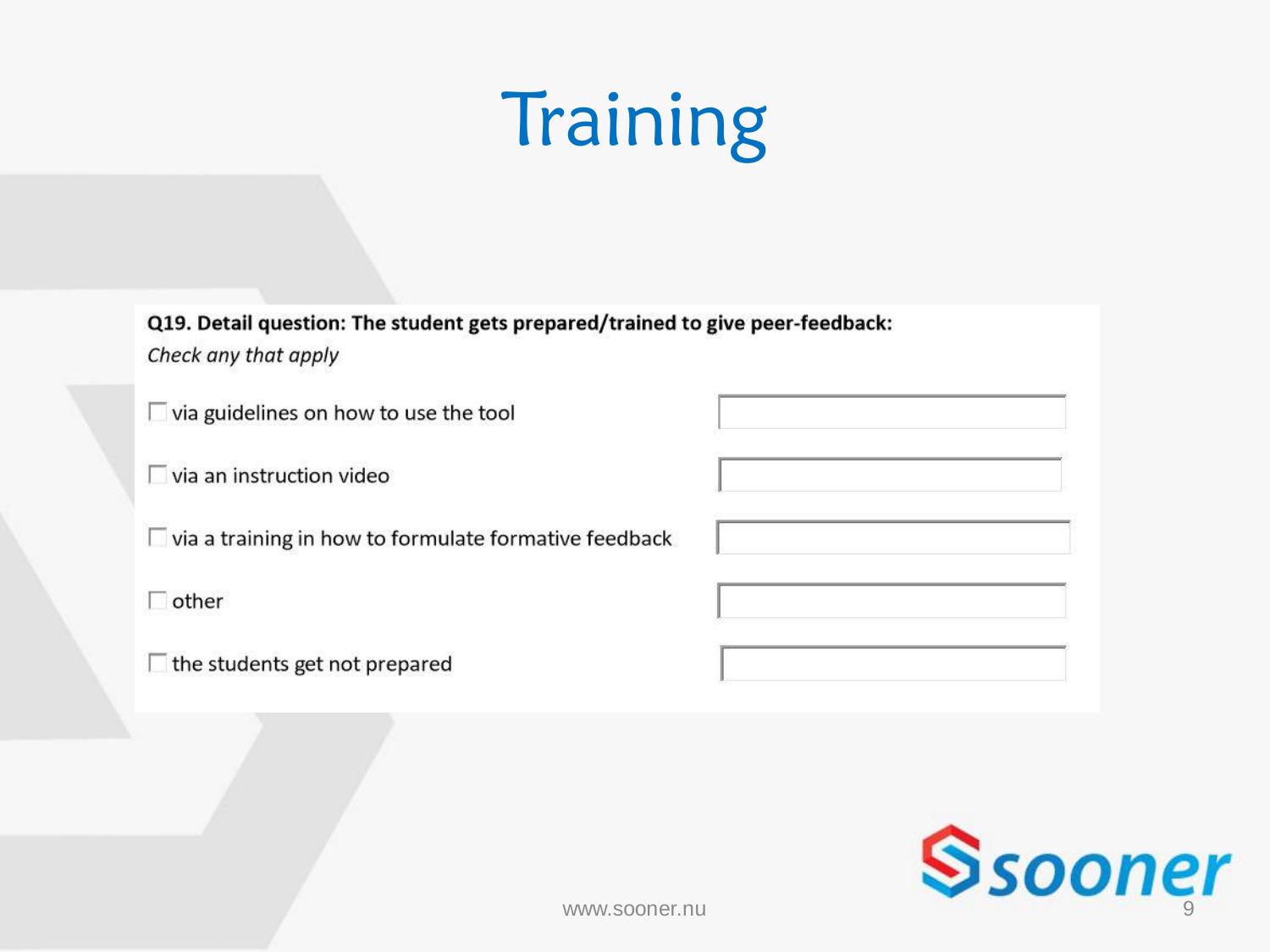# Training

### QUESTION 1 (1/1 point)

Below you see the student's description of the focus of the marine litter case. How would you label the quality level of the student's description?:

"The focuses of the case is on recycling discarded flipflops as handcrafted artwork to help the marine ecosystem and sharpen the locals environmentalism"

 $\circlearrowright$  Low: The focus of the marine litter case is not (correctly) described

◉ Average: The focus of the marine litter case is described ↓

○ High: The focus of the marine litter case is described and explained in terms of the DPSIR elements

### **EXPLANATION**

The student describes the focus of the case but does not explain it in terms of the DPSIR elements. A correct answer would be: This case is focusing on the responses by setting up a campaign that recycles discarded flip flops. Handcrafted artwork, toys, fashion items etc. are made out of these flip flops and sold all over the world and create a lot of awareness. By recycling the washed up flip flops the beaches in that area are kept clean and there is less plastic in the ocean ('State'). Sea animals are less exposed to swallowing plastic too ('Impact').